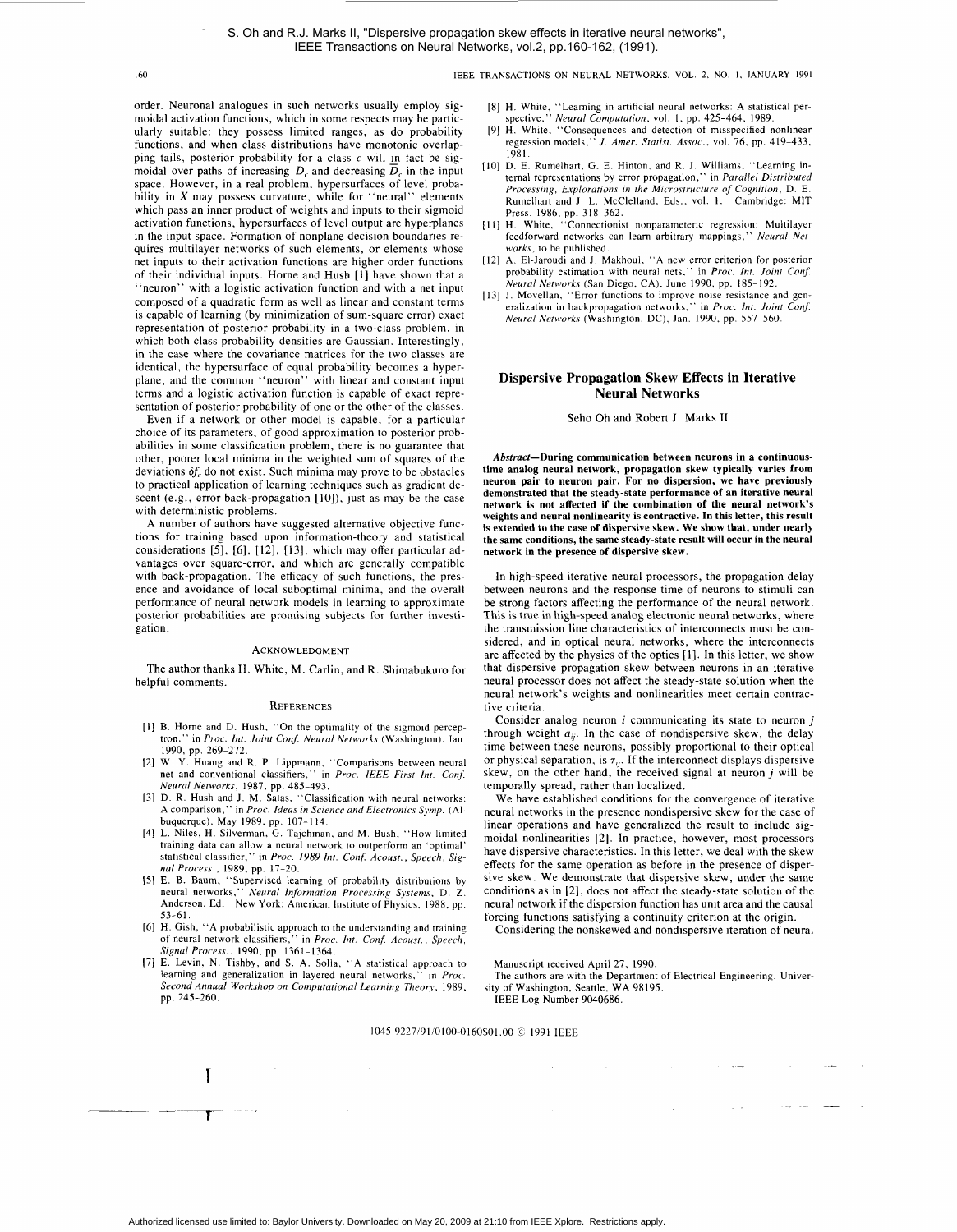**IEEE TRANSACTIONS ON NEURAL NETWORKS.** VOL. 2. **NO. I. JANUARY 1991 161** 

states 
$$
\{x_i(t)\mid 1 \le i \le N\}
$$
  

$$
x_i(t) = \eta_i \left[ \sum_{j=1}^N a_{ij} x_j(t - \tau) + f_i(t) \right] + g_i(t),
$$

$$
i = 1, 2, \dots, N
$$
(1)

where  $\tau$  is the common time delay for communication between neuron pairs,  $a_{ii}$  is the weight between neurons *i* and *j*,  $\eta_i$  is a memoryless nonlinearity (e.g., a sigmoid), and  $f_i(t)$  and  $g_i(t)$  are forcing functions. We assume  $f_i(t) \rightarrow f_i(\infty) =$  Constant and  $g_i(t)$   $g_i(\infty)$  = Constant for all *i*. Neural networks to which this model is applicable include those of Hopfield and the alternating projection neural network **[3]-[7].** 

For nondispersive skew, the delay  $\tau$  in this expression in simply replaced by  $\tau_{ii}$ , which is the time delay between neurons *i* and *j*. The feedback operation with dispersive skew can be written as

$$
x_i(t) = \eta_i \left[ \sum_{j=1}^N a_{ij} \int_0^t h_{ij}(t-\xi) x_j(\xi-\tau_{ij}) d\xi + f_i(t) \right] + g_i(t)
$$
\n(2)

where  $h_{ii}(t)$  is the temporal dispersion spread from neuron *i* to *i*. We first discuss the asymptotic stability and convergence for the

special case of the linear operation:  
\n
$$
x_i(t) = \sum_{j=1}^N a_{ij} \int_0^t h_{ij}(t - \xi) x_j (\xi - \tau_{ij}) d\xi + f_i(t).
$$
\n(3)

Assuming stability, the steady-state solution of the corresponding linear version of (1) is [2]

$$
\vec{x}(\infty) = [I - A]^{-1} \vec{f}
$$
 (4)

where  $\vec{x}(t) = [x_1(t), x_2(t), \dots, x_N(t)]^T$ ,  $\vec{f} = [f_1(\infty), f_2(\infty), \dots, f_N(\infty)]^T$ , and  $A = (a_{ij})$ .

Let  $H_{ii}(s)$ ,  $F_i(s)$ , and  $G_i(s)$  denote the (unilateral) Laplace transform of  $h_{ii}(t)$ ,  $f_i(t)$ , and  $g_i(t)$  respectively. We assume that  $F_i(s)$  is analytic for Re  $(s) \ge 0$  except  $s = 0$  and

$$
\lim_{|s| \to \infty} |sF_i(s)| = 0 \text{ and } \lim_{|s| \to \infty} |sG_i(s)| = 0,
$$
  

$$
i = 1, 2, \cdots, N
$$
 (5)

when Re  $(s) \ge 0$ . From the initial value theorem of Laplace transforms, this condition requires that the forcing functions be continuous at the origin. In addition, we require that  $H_{ii}(s)$  be analytic in Re  $(s) \ge 0$ . The following lemma establishes basic conditions for convergence of the linear iteration in the presence of dispersive skew.

*Lemma 1:* Let  $A(s) = (a_{ij}H_{ij}(s)e^{-sty})$ . If  $||A(s)|| < 1$  for Re  $(s) \ge 0$  and  $H_{ii}(0) = 1$  for all *i*, *j* then (3) is stable and convergences to the result in (4).

Note that the criterion that  $H_{ij}(0) = 1$  is identical to requiring that  $h_{ij}(t)$  have unit area. A proof of Lemma 1 is given in the Appendix. Lemma 1 provides the foundation for the two following important special lemmas.

*Lemma 2:* Let  $\mathbf{B} = (|a_{ij}|)$ . If  $||\mathbf{B}|| < 1$ ,  $|H_{ij}(s)| \le 1$  for all Re  $(s) \ge 0$  and  $H_{ii}(0) = 1$ , then (3) is stable and converges to the result in (4).

*Lemma 3:* Assume that the nondispersive version of (3) converges to the result in (4). Let the dispersion be separable in the sense that  $H_{ij}(s) = H_i^{(1)}(s) \cdot H_j^{(2)}(s)$ . Let  $H_{ij}(0) = 1$ . If  $|H_i^{(1)}(s)| \le 1$  and  $|H_j^{(2)}(s)| \le 1$  for all Re  $(s) \ge 0$ , then (3) is stable and converges to the result in (4).

Lemma 3 is a generalization of the result in *[2]* for nondispersive skew, which states stability and accuracy of the iteration are ensured if we can write the nondispersive skew as  $\tau_{ij} = u_i + v_j$ . Proofs of Lemmas *2* and 3 are given in the Appendix.

We can now state our main result. (The pointwise vector operator **q** is comprised of the  $\eta_i$  nonlinearity.)

**I----** 

- **-T** <sup>~</sup>

*Theorem 1:* For a given matrix **A**, time delays  $\{\tau_{ij}\}\$  and dispersions  ${h_{ij}(t)}$ , if (3) converges for every  $\hat{f}(t)$  which satisfies *(5)* and **q** is a nonexpansive operation, then *(2)* is stable and converges to the same steady-state solution as that obtained in the absence of any skew.

The vector operator **q** is said to be nonexpansive if  $\|\eta(\vec{x}) -$ The vector operator **q** is said to be nonexpansive if  $\|\mathbf{q}(x) - \mathbf{q}(\vec{y})\| \leq \|\vec{x} - \vec{y}\|$  for all  $\vec{x}$  and  $\vec{y}$ . For the sigmoidal operator,  $q(y)$   $\parallel$   $\leq$   $\parallel$   $x - y \parallel$  for all x and y. For the sigmodal operator,<br> $q_i(x) = (1 + e^{-x})^{-1}$ , for example,  $|d\eta_i/dx| \leq 1$  and  $\eta(\cdot)$  is nonexpansive. The proof of the theorem is given in the Appendix.

In summary, we have shown that a dispersively skewed nonlinear neural iteration is stable and properly converges if the neural nonlinearity is nonexpansive and the corresponding dispersively skewed linear iteration is stable. The stability and proper convergence of the dispersively skewed linear iteration can be ensured by adherence to the criteria in either of the three lemmas.

## APPENDIX

*Proof of Lemma 1* 

We take the Laplace transform of (3):

$$
X_i(s) = \sum_{i=1}^N a_{ij} H_{ij}(s) \exp(-s\tau_{ij}) X_j(s) + F_i(s)
$$

or, equivalently, in matrix form,

$$
\vec{X}(s) = A(s)\vec{X}(s) + \vec{F}(s).
$$

Since  $||A(s)|| < 1$ , det  $[I - A(s)] \neq 0$ , the vector  $\vec{X}(s)$  becomes

$$
\vec{X}(s) = \left[\boldsymbol{I} - \boldsymbol{A}(s)\right]^{-1} \vec{F}(s).
$$

From the assumption of  $\vec{f}(t)$ ,

$$
\lim_{|s|\to\infty} |sX_i(s)| = 0, \quad i=1, 2, \cdots, N
$$

for Re  $(s) \ge 0$  and  $\vec{X}(s)$  is analytic in Re  $(s) \ge 0$  except  $s = 0$ . Using [8, theorem 4.13]  $\vec{x}(t)$  is  $\bigcirc$  (1). This requires that  $\vec{x}(t)$  be bounded. By applying the final value theorem of Laplace transform theory, we obtain

$$
\vec{x}(\infty) = \lim_{s \to 0} s\vec{X}(s) = \lim_{s \to 0} [I - A(s)]^{-1} [s\vec{F}(s)]
$$

$$
= [I - A(0)]^{-1} \vec{f} = [I - A]^{-1} \vec{f}
$$
is our desired result. O.E.D.

which is our desired result.

*Proof of Lemma* **2** 

Let  $\vec{y}$  be an *N*-dimensional vector and  $\vec{A}(s) = (a_{ij}H_{ij}(s))$  exp  $[-s\tau_{ij}]$ ) and  $N \times N$  matrix. Then

$$
\begin{aligned} \left\| A(s) \, \vec{y} \, \right\|^2 \, &= \, \vec{y} \, * A^*(s) A(s) \, \vec{y} \\ &= \, \sum_i \sum_j \sum_j y_i^* a_{ki}^* H_{ki}^*(s) \, \exp \left( -s^* \tau_{ki} \right) a_{kj} H_{kj}(s) \\ &\quad \cdot \, \exp \left( -s \tau_{kj} \right) y_j \\ &\leq \, \sum_i \sum_j \sum_k \left| y_i \right| \, \cdot \, \left| a_{ki} H_{ki}(s) \right| \, \cdot \, \left| a_{kj} H_{kj}(s) \right| \, \cdot \, \left| y_j \right| \end{aligned}
$$

where the asterisks denote the complex conjugate for scalars and the complex conjugate transpose for matrices. Let  $z_i = |y_i|$ ,  $b_{ki} =$  $|a_{ki}|$ , and  $\vec{z} = (z_i)$ . Then

$$
\left\| \mathbf{A}(s) \, \vec{y} \, \right\|^2 \, \leq \, \sum_i \, \sum_j \, \sum_k z_i b_{ki} b_{kj} z_j = \left\| \mathbf{B} \vec{z} \, \right\|^2.
$$

Since  $\|\vec{y}\| = \|\vec{z}\|$ ,  $\|A(s)\| \le \|B\| < 1$ . From Lemma 1, we conclude that (3) converges to the desired result. O.E.D. conclude that  $(3)$  converges to the desired result.

*Proof* of *Lemma 3* 

Let 
$$
A_1(s) = [a_{ij} \exp(-s\tau_{ij})]
$$
. From the assumption, we have

$$
\begin{aligned} \mathbf{A}(s) &= \left[ a_{ij} \exp\left(-s\tau_{ij}\right) H_{ij}(s) \right] \\ &= \left[ a_{ij} \exp\left(-s\tau_{ij}\right) H_{i}^{(1)}(s) H_{j}^{(2)}(s) \right]. \end{aligned}
$$

 $\label{eq:3.1} \frac{1}{2} \lim_{\lambda \to 0} \frac{1}{\lambda} \left( \frac{1}{\lambda} \right) \left( \frac{1}{\lambda} \right) \left( \frac{1}{\lambda} \right) \left( \frac{1}{\lambda} \right) \left( \frac{1}{\lambda} \right)$